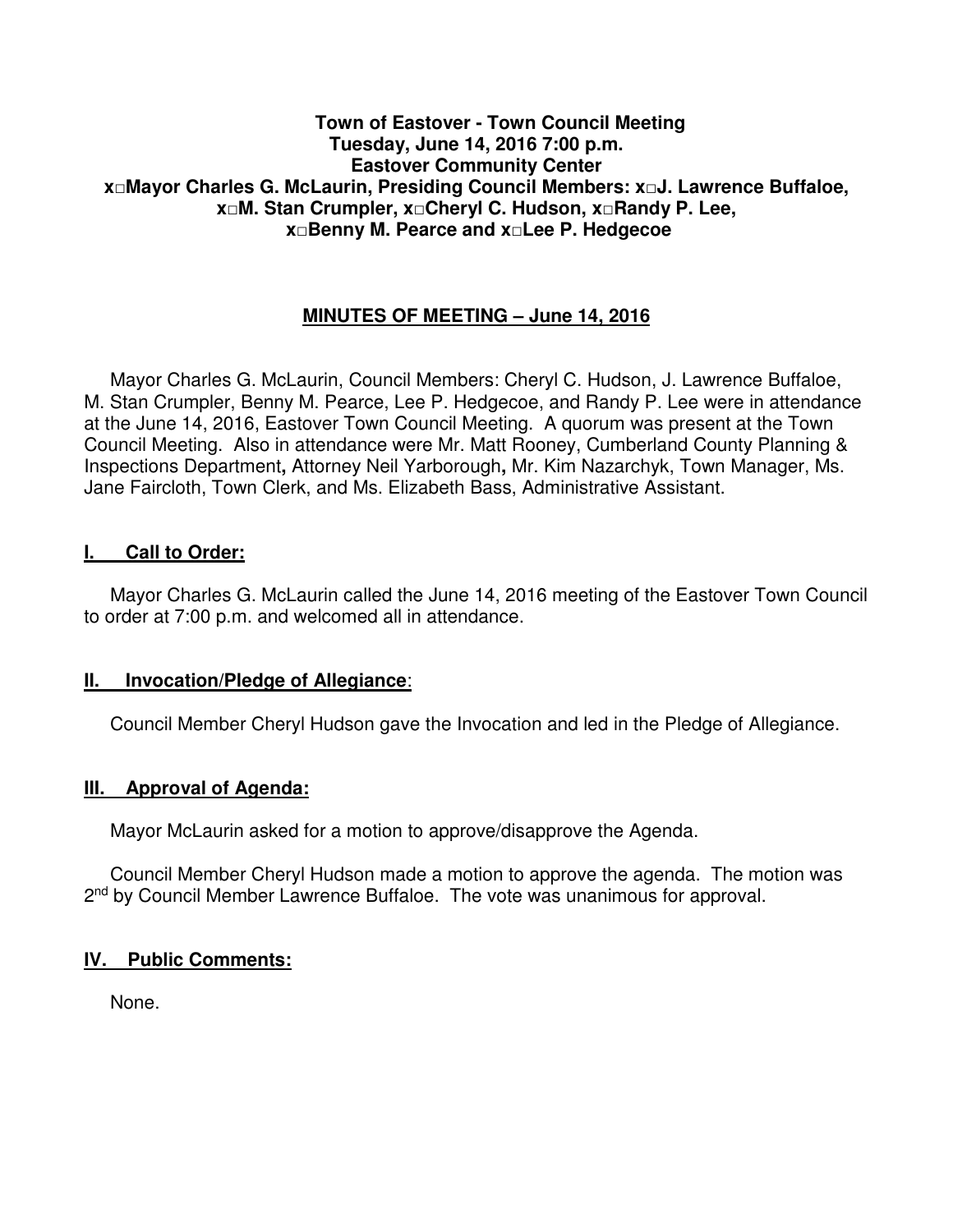### **V. Consent Agenda:**

- **1. Consider approval of the Minutes for the May 10, 2016 Town Council Meeting.**
- **2. Consider approval of the April, 2016 Financial Reports.**
- **3. Consider Amendment to Fiscal Year 2016 General Fund and Capital Reserve Fund.**

Mayor McLaurin asked for a motion to approve/disapprove the Consent Agenda as stated.

 Council Member Cheryl Hudson made a motion to approve the Consent Agenda as stated. The motion was 2<sup>nd</sup> by Council Member Stan Crumpler. The vote was unanimous for approval.

# **VI. Discussion Agenda:**

### **Agenda Item #1:**

 **CASE NO. P16-23. REZONING OF 1.00+/- ACRE FROM R40 RESIDENTIAL TO R40A RESIDENTIAL OR TO A MORE RESTRICTIVE ZONING DISTRICT, LOCATED AT 5343 DUNN ROAD, SUBMITTED BY ANITA WILLIAMS GRIFFIN, TIMOTHY LYNN GRIFFIN & JAMES MCNEIL WILLIAMS (OWNERS).** 

Mayor Charles McLaurin stated **I now open the Public Hearing**. He then asked Mr. Matt Rooney from Cumberland County Planning & Inspections Department to present Case No. P16-23.

Mr. Rooney stated this case is about changing the zoning from a R40 Residential to a R40A Residential. This would be a more restrictive zoning district. Mr. Rooney showed an aerial photo of the property as well as North, East, and South views of the parcel. He stated the R40A Residential zoning would allow a manufactured home on the land. Mr. Rooney said the Planning Board recommends the approval of the rezoning and approval for the site plan as submitted.

No one had signed up to speak for or against Case No. P16-23.

 Mayor McLaurin asked for a motion to **CLOSE** the Public Hearing. Council Member Cheryl Hudson made a motion to close the Public Hearing. Council Member Randy Lee 2<sup>nd</sup> the motion. The vote was unanimous for approval.

 Mayor McLaurin asked for a motion to approve/disapprove the rezoning of Case No. P16- 23. Council Member Lee Hedgecoe made a motion to approve Case No. P16-23. The motion was 2<sup>nd</sup> by Council Member Stan Crumpler. The vote was unanimous for approval.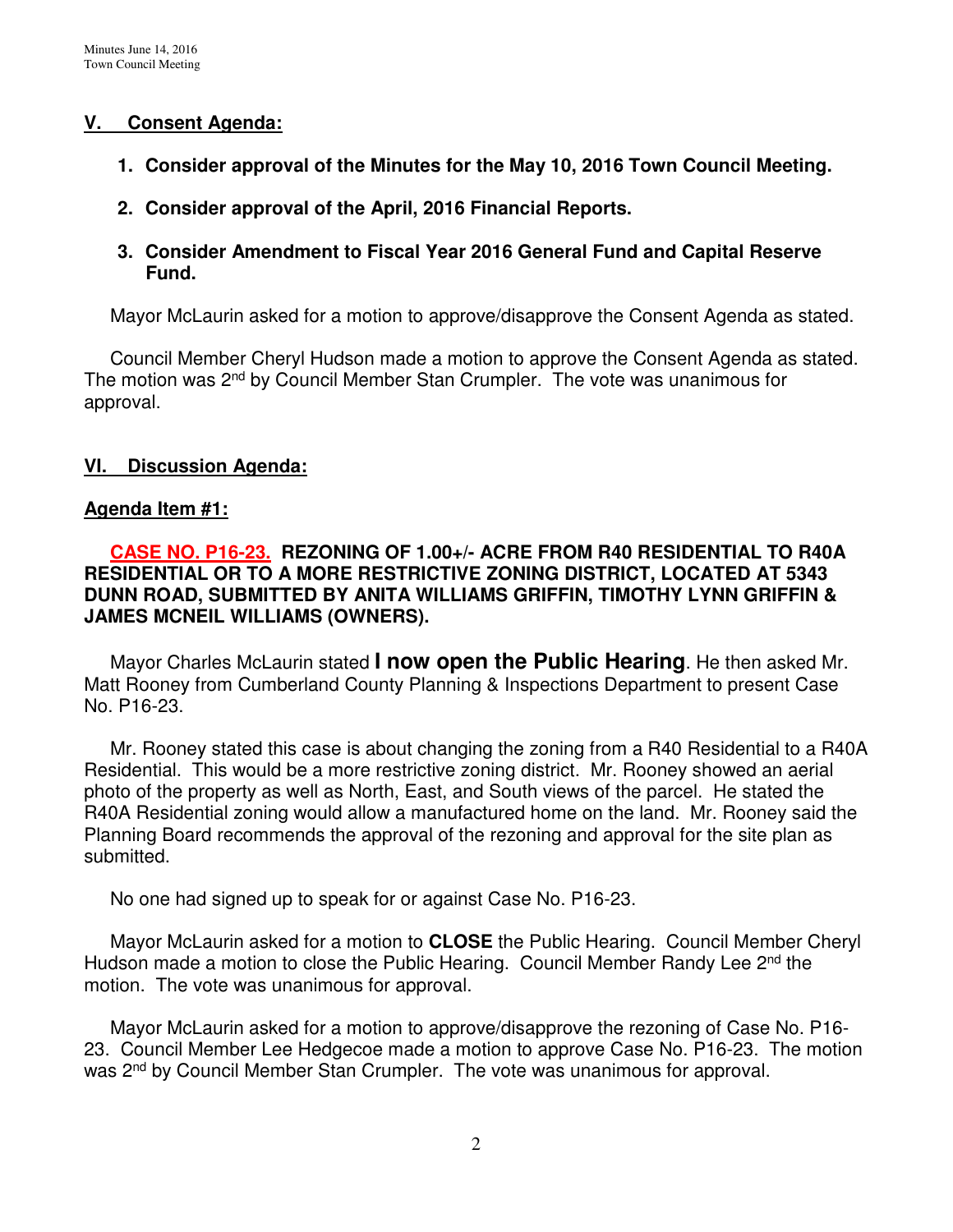Mayor McLaurin asked for a motion to approve/disapprove Case No. P16-23 as it is consistent with the 2030 Growth Vision Plan and finds the rezoning request reasonable. Council Member Lee Hedgecoe made a motion to approve Case No. P16-23 as consistent with the 2030 Growth Vision Plan and to find the rezoning request reasonable. The motion was 2<sup>nd</sup> by Council Member Stan Crumpler. The vote was unanimous for approval.

#### **Agenda Item #2:**

# **FISCAL YEAR 2017 BUDGET APPROVAL (JULY 1, 2016-JUNE 30, 2017)**

 Mayor Charles McLaurin stated **I now open the Public Hearing.** Mayor McLaurin asked Mr. Kim Nazarchyk, Town Manager, to please brief the Council.

 Mr. Nazarchyk stated the 2016-2017 Budget is balanced in the amount of \$1,603,125 which is \$15,500 less than last years adopted Budget. Total Property Tax Valuation is \$307,297,369 and Current Year Taxes are based on a 99% collection rate of \$0.205 per \$100.00 valuation of property. A Public Hearing notice was posted in the Fayetteville Observer on June 3, 2016, regarding the Public Hearing for the Budget.

No one signed up to speak for or against the Fiscal Year 2017 Budget.

 Mayor McLaurin asked for a motion to **CLOSE** the Public Hearing. Council Member Lawrence Buffaloe made a motion to close the Public Hearing. Council Member Cheryl Hudson 2<sup>nd</sup> the motion. The vote was unanimous for approval.

 Mayor McLaurin asked for a motion to approve/disapprove the Fiscal Year 2017 Budget (July 1, 2016-June 30, 2017). Council Member Cheryl Hudson made a motion to approve Fiscal Year 2017 Budget (July 1, 2016-June 30, 2017). The motion was 2nd by Council Member Lawrence Buffaloe. The vote was unanimous for approval.

# **Agenda Item #3:**

# **REVISION TO THE SITE PLAN ONLY:**

### **CASE NO. 15-124. CONSIDERATION OF THE EASTOVER TOWN HALL; REQUEST FOR C(P) SITE PLAN REVISION APPROVAL, COUNTY ZONING ORDINANCE AND EASTOVER SUPPLEMENTAL AMENDMENTS; ZONING: C(P) & W/IN THE COMMERCIAL CORE OVERLAY DISTRICT (CCOD); TOTAL ACREAGE: 2.36 +\-; LOCATION: 2160 MIDDLE ROAD (SR 1728). (EASTOVER)**

Mr. Matt Rooney briefed the Council on Case No. 15-124. Mr. Rooney stated the request is to move the sidewalks out of the Division of Transportation's (DOT) right-of-ways. This in turn will cause some of the landscaping to be shifted. The landscaping numbers will remain the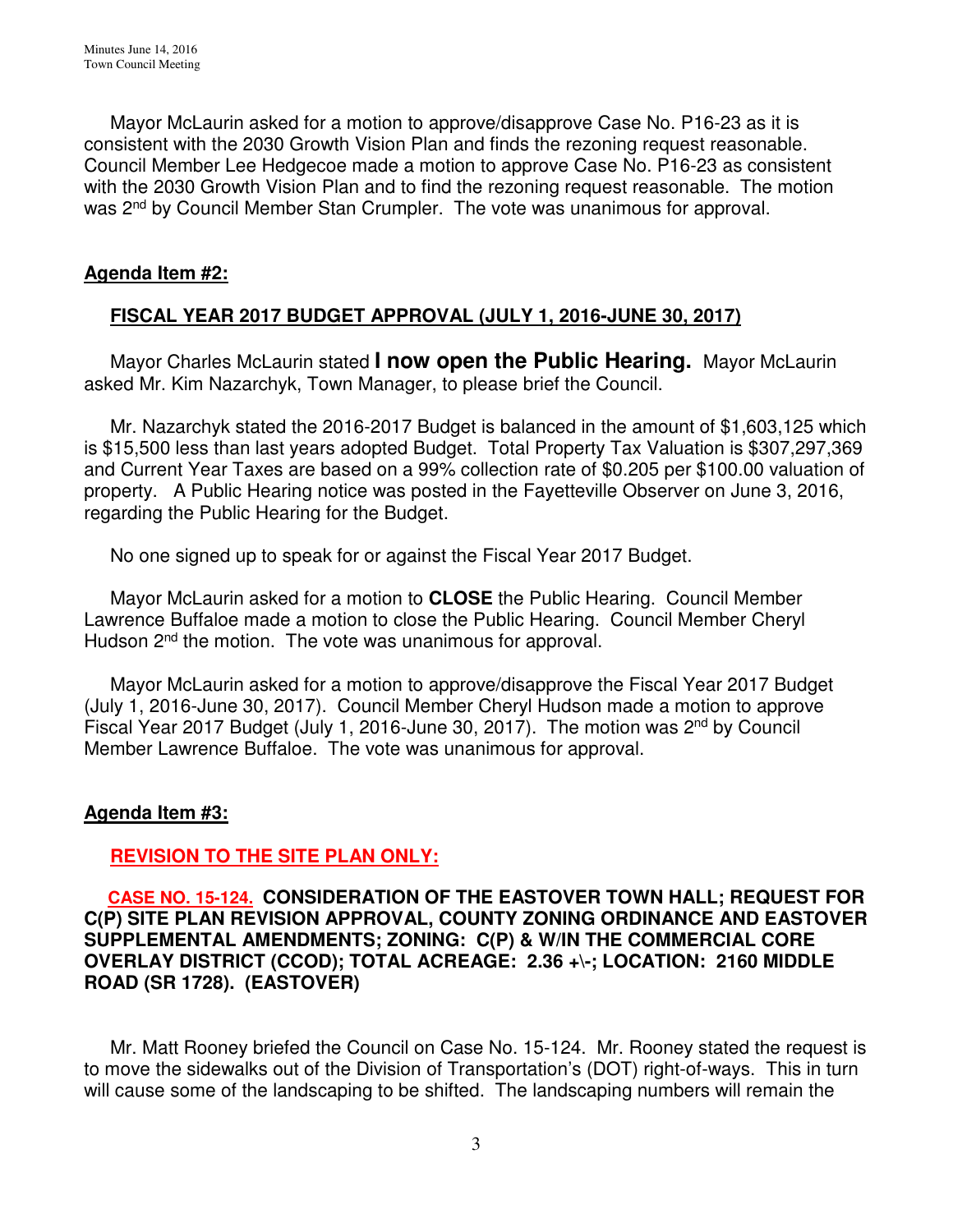same. There is no increase in cost. The new site plan addresses all issues and complies with the ordinance.

 Chris Frank the architect whom designed the Town Hall was asked about this case. He stated nothing had changed except the sidewalks had to be moved. He stated, again, there was no change in the cost.

 Mayor McLaurin asked the Council if they had any more questions. There were none so Mayor McLaurin asked for a vote to approve/disapprove Case No. 15-124.

 Council Member Lawrence Buffaloe made a motion to approve Case No. 15-124 as stated in the site plan. The motion was  $2^{nd}$  by Council Member Randy Lee. The vote was unanimous for approval.

### **Agenda Item #4:**

### **DISCUSSION OF RESOLUTION, AND NOTICE OF SALE, REGARDING THE DISPOSAL OF THE COMPUTER PROPERTY NOW AT TOWN HALL.**

Mr. Nazarchyk stated at the May 10, 2016 Town Council Meeting a motion was made to adopt a Resolution and create a Notice of Sale. Mr. Nazarchyk stated if the Council accepted the Resolution and Notice of Sale he would then place an ad in the paper about the sale of the computer property. Once 10 days pass, if no one has made an offer to purchase the equipment it would then be donated. If the property cannot be donated it would then be taken to the county landfill.

A motion was made by Council Member Lawrence Buffaloe to authorize the Resolution and Notice of Sale, and also to allow the Town Manager to do what is necessary to dispose of the computer property. The motion was  $2^{nd}$  by Council Member Cheryl Hudson. The vote was unanimous for approval.

#### **Agenda Item #5:**

#### **DISCUSSION OF AUDITOR'S CONTRACT FOR FISCAL YEAR 2016 (JULY 1, 2015-JUNE 30, 2016).**

 Mr. Nazarchyk presented the Auditor's Contract from McFadyen and Sumner CPA. He stated there was no increase in cost from Fiscal Year 2015 to Fiscal Year 2016. He stated no changes had been made in the Fiscal Year 2016 Contract.

 Mayor McLaurin asked the Council if they had any more questions. There were none so Mayor McLaurin asked for a motion to approve/disapprove McFadyen and Sumner CPA's Contract.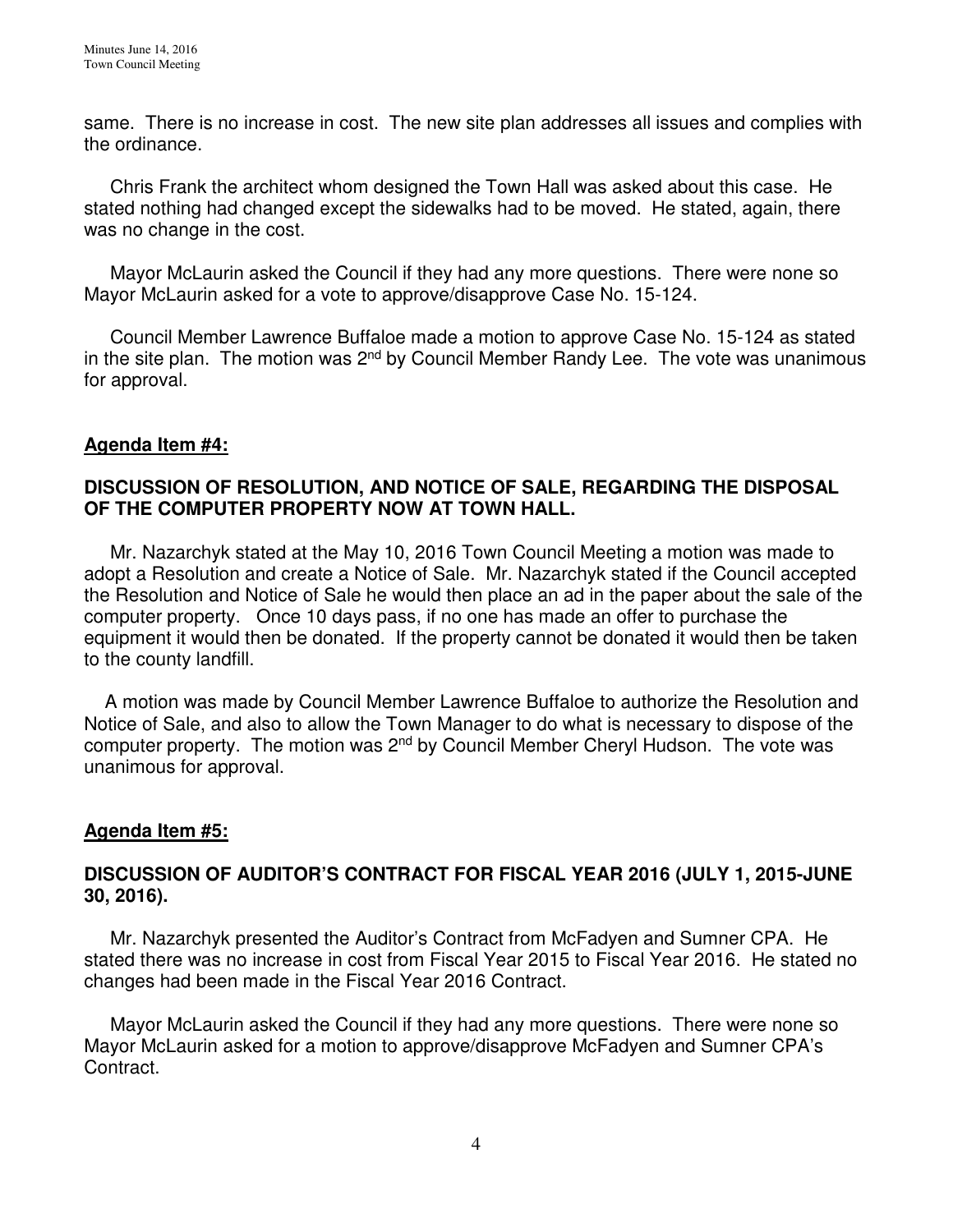A motion to approve McFadyen and Sumner CPA's Contract was made by Council Member Cheryl Hudson. The motion was 2nd by Council Member Stan Crumpler. The vote was unanimous for approval.

# **Agenda Item #6:**

## **DISCUSSION ON CONTRACT FOR RAILS AT TALLEY WOODLAND PARK**

Mr. Nazarchyk briefed the Council on the Harden's Welding Contract. Hardin's Welding will place hand rails on the steps in Tally Woodland Park. The rails are required and will meet the American Disability Act's (ADA) standards. The rails will be black in color and will be round and tight with no edges. The total cost for these rails is \$995.00.

 Mayor McLaurin asked the Council if they had any more questions. There were none so Mayor McLaurin asked for a vote to approve/disapprove Harden's Welding Contract.

 A motion to approve Hardin's Welding Contract was made by Council Member Randy Lee. The motion was 2<sup>nd</sup> by Council Member Cheryl Hudson. The vote was unanimous for approval.

### **Agenda Item #7:**

# **DISCUSSION FOR FLOOR MAINTENANCE CONTRACT.**

Mr. Nazarchyk spoke to the Council about A.R.M. Facilities contract for the Eastover Community Building. Mr. Nazarchyk stated the company would be stripping, rescrubbing, and adding an application of varnish to the floors at a six (6) month interval. The contract states the total charge for one (1) year to be \$1,375.00.

 Mayor McLaurin asked the Council if they had any more questions. There were none so Mayor McLaurin asked for a vote to approve/disapprove the A.R.M. Facility Services, Inc. Contract.

A motion to approve the A.R.M. Facility Services, Inc. Contract was made by Council Member Lee Hedgecoe. The motion was 2nd by Council Member Lawrence Buffaloe. The vote was unanimous for approval.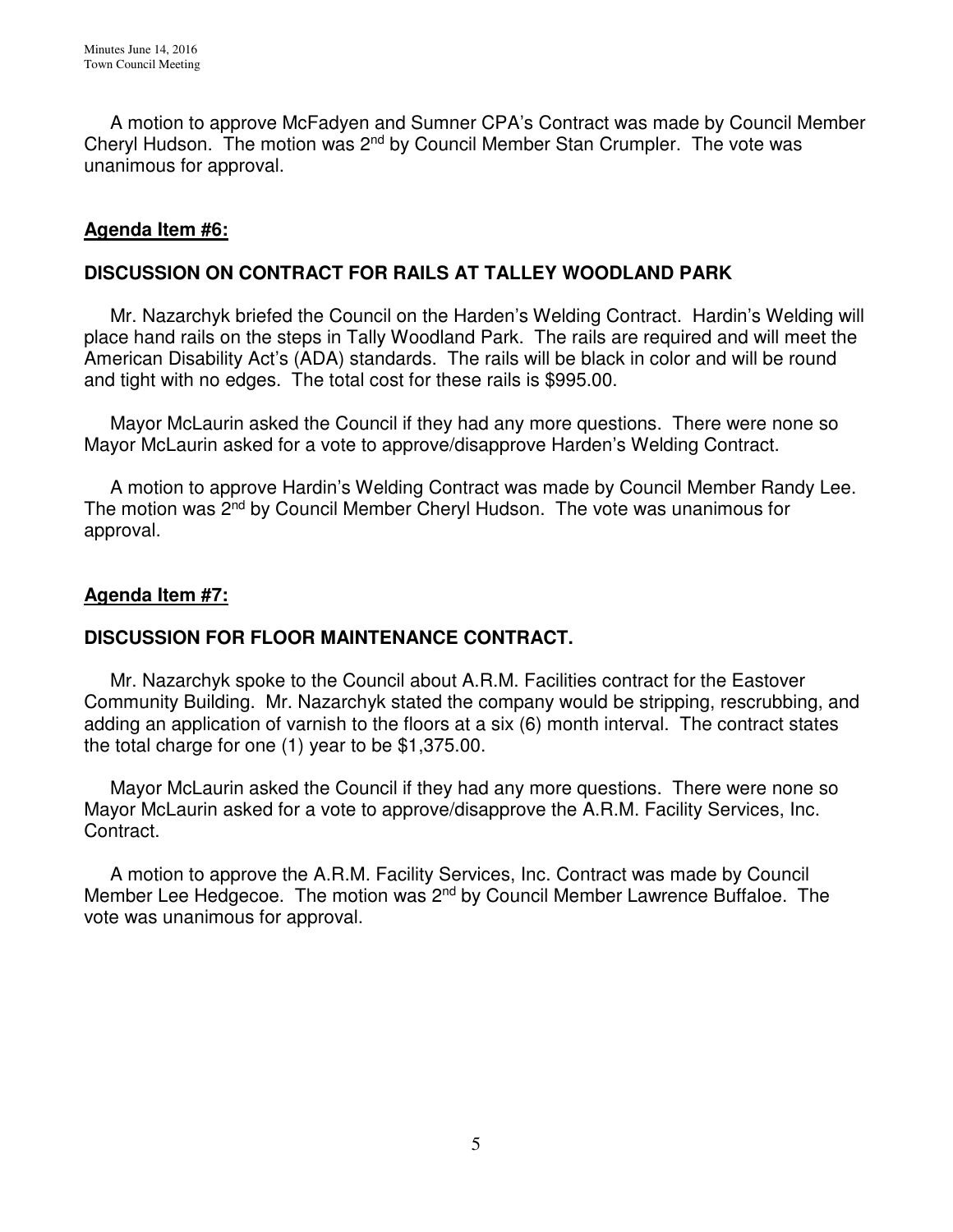### **Agenda Item #8:**

### **DISCUSSION ON GATEWAY SIGNS.**

Town Manager, Nazarchyk presented two pictures of the new Town of Eastover Welcome Signs. The first sign stated "Welcome to Eastover Town Limits, Incorporated 2007". The second sign stated "Eastover Town Limits, Incorporated 2007". The Council decided it would be best if the signs stated "Welcome to Eastover, Incorporated 2007". The signs will be located at the North and South Ends of Eastover and will have about a 10X10 square ft. area.

 Ms. Shirley McLaurin from Dig-A-Bit garden club asked the Council who was doing the landscaping around the signs, because Dig-A-Bit Garden Club would love to help. Mr. Daniel West from the audience stated Todd Thurmond would like to help also. The Council asked Dig-A-Bit Garden Club and Todd Thurmond to come up with a proposal and give it to the Council at the next Town Council Meeting.

 A motion was made to change the signage to "Welcome To Eastover, Incorporated 2007" by Council Member Lawrence Buffaloe. The motion was 2<sup>nd</sup> by Council Member Cheryl Hudson. The vote was unanimous for approval.

#### **VII. RECEIVE MAYOR'S UPDATE:**

 Mayor McLaurin stated the fence around Talley Woodland Park looks very nice. He asked Mr. Daniel West, whom is the groundskeeper, about the fence. Mr. West stated the fence is progressing nicely; however there is a tree over hanging the Park that is going to cause problems. The Council asked the Town Manager to please contact Mt. Zion AME Church concerning the tree because it is located on their property. The Town Manager is to ask the church about cutting down the tree. If the tree can't be cut down the Town Manager is to see about getting the limbs that are overhanging on the Park side trimmed.

 Mayor McLaurin stated the Eastover Ballpark is being overrun with "Travel Ball". Mayor McLaurin stated he does not agree with charging people to watch a ball game. Council Member Lawrence Buffaloe stated he would look into the matter.

#### **VIII. Receive Town Council Update:**

 Council Member Benny Pearce had a concern about the fencing at the Eastover Ballpark. He stated the fence in some areas have sharp edges. Council Member Pearce suggested there be plastic pipe placed around the edges of the chain link fence. Council Member Pearce's main concern was someone getting hurt.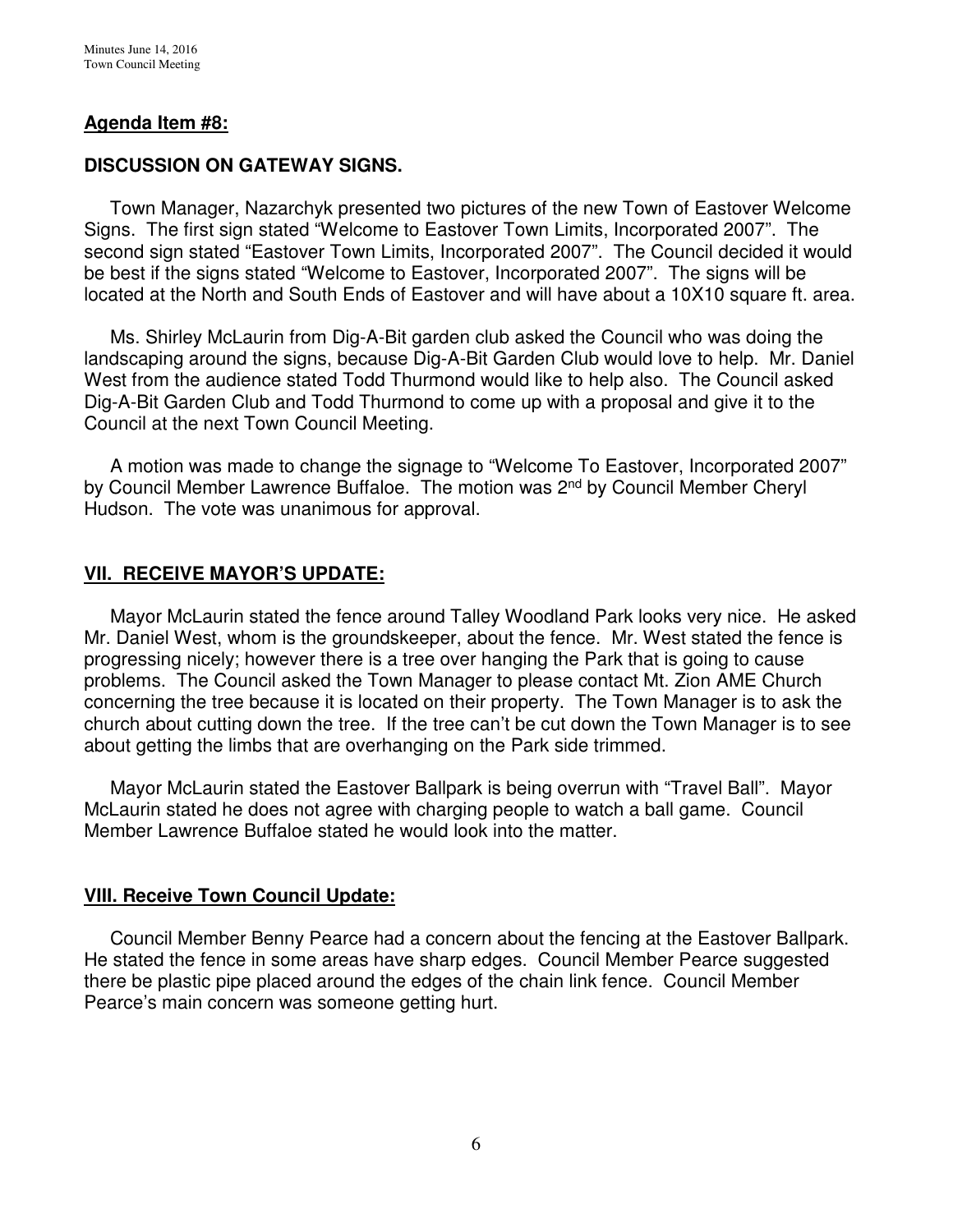#### **IX. Receive Town Managers Update:**

 Town Manager Kim Nazarchyk informed the Council about a change in the Sheriffs Contract. He stated there was a change in the wording of the Contract. There was no change in the amount and no change in service. Attorney Neil Yarborough had gone over the contract and said there were minor changes in the legal jargon.

 A motion to approve the Sheriff's Contract was made by Council Member Benny Pearce. The motion was 2<sup>nd</sup> by Council Member Lawrence Buffaloe. The vote was unanimous for approval.

 Town Manager Nazarchyk stated the Eastover Ballpark now has insurance. He said the Eastover Ballpark Association could not get insurance because they do not own the park. The insurance is now under the Town of Eastover and the Eastover Ballpark Association will reimburse the Town for the coverage.

 Mr. Nazarchyk informed the Council he will be meeting with Attorney Neil Yarborough concerning the minimum housing standard and the Cumberland County Animal Control Ordinance.

# **X. CLOSED SESSION:**

### **DISCUSSION OF PERSONNEL MATTERS IN ACCORDANCE WITH NCGS 143-318-11(a)(6)**

 A motion to go into closed session was made by Council Member Benny Pearce. The motion was 2<sup>nd</sup> by Council Member Lawrence Buffaloe. The vote was unanimous for approval.

No action was taken in the Closed Session.

 Mayor McLaurin asked for a motion to return to regular session. A motion was made to come out of closed session by Council Member Lawrence Buffaloe. The motion was 2<sup>nd</sup> by Council Member Benny Pearce. The vote was unanimous for approval.

 A motion to approve a 3% pay increase for the Town Clerk and the Town Manager was made by Council Member Lee Hedgecoe. The motion was 2<sup>nd</sup> by Council Member Benny Pearce. The vote was unanimous for approval.